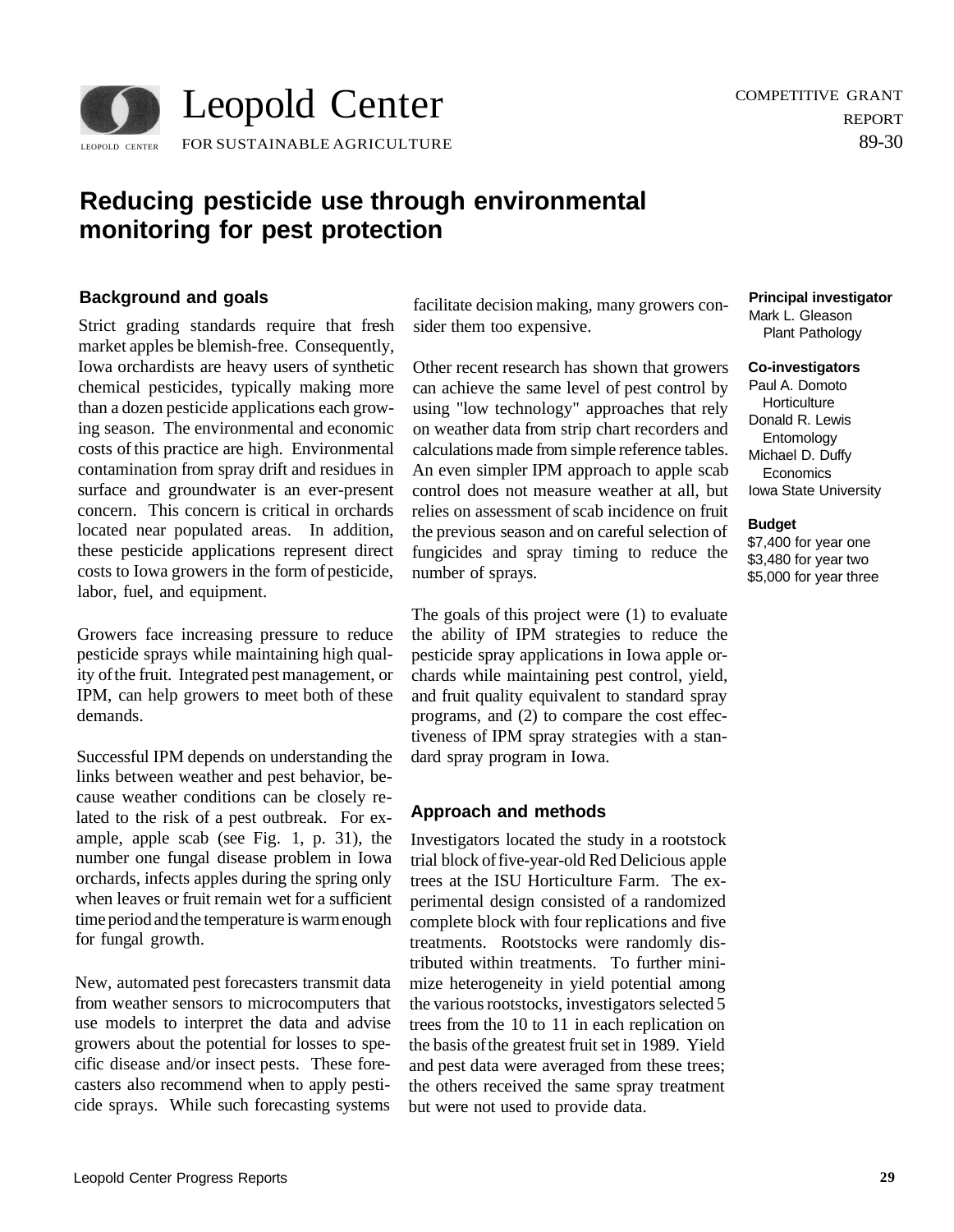The study focused on apple scab and codling moth. It included the following five treatments:

- **Treatment 1:** Automated electronic devices were used to gather weather data. The device initially used, the "Predictor®," monitored temperature, relative humidity, and duration of periods of leaf wetness. It interprets the data with built-in computer programs and outputs spray advisories for apple scab and degree-day (DD) accumulation. (A degree-day is one degree of departure, on a single day, of the daily mean temperature from a given standard temperature.) Because manufacture of this device ceased after 1989, data were gathered in similar fashion with a datalogger and sensors in subsequent years of the project and downloaded to a computer via phone line. In all years, instruments were read on alternate days throughout the growing season.
- **Treatment 2:** Investigators monitored weather data with a Leaf Wetness Recorder®, a strip chart device that records temperature, relative humidity, and duration of wetness period. Data transcribed from the strip chart were interpreted to make recommendations about timing of fungicide sprays.
- **Treatment 3**: In Treatment 3, standard grower practice was used for application of fungicide and insecticide sprays.
- **Treatment 4:** This IPM strategy for scab control, developed and used in New York State, specified four pre-scheduled fungicide sprays during spring, a pair just before bloom (at tight cluster and pink stages) and a pair just after bloom (at petal fall and first cover stages). Insecticide sprays were scheduled as in Treatment 2.
- **Treatment5:** No fungicides were applied. In order to assure harvestable apples for the rootstock trial evaluation, insecticide sprays were scheduled as in Treatment 2.

Throughout the experiment, populations of male codling moths, which contribute to early abscission, or dropping, of fruit, were monitored with pheromone traps placed in trees. The pheromone-containing rubber cap in each

trap was replaced every 4 to 6 weeks during the growing season. The number of codling moths per trap was assessed every other day until the first capture was recorded, then weekly during the remainder of the growing season.

During 1989, the DD model for IPM (Treatments 1, and 2, and 4), as well as for Treatment 5 was based on a model that accumulates DD's from March 1 using a base temperature of 50° F. Insecticide sprays were applied at pink and petal-fall stages; subsequent sprays were applied at 550 DD's and 1550 DD's only if an average of two or more codling moths per trap per week were captured at these times. In 1990 and 1991, new criteria for codling moth spray timing were used. Insecticide sprays were again applied at pink and petal-fall, but DD accumulation began on the date when the first codling moths were captured in pheromone traps in the orchard. Insecticide sprays were applied at petal-fall and at 250 and 1260 DD after this date. Additional sprays at 2- and 4 week intervals after 250 and 1260 DD were made only if an average of two codling moths per trap were caught in each of the two preceding weeks.

Pesticides were applied with a high-pressure hydraulic sprayer. Care was taken to minimize off-target drift. When feasible, insecticides and fungicides were tank mixed in order to minimize the number of spray trips. Because of drought in 1988 and 1989, few trees had infected leaves in fall 1989. To provide overwintering inoculum for scab in 1990, several hundred pounds of scab-infected apple leaves were obtained from orchards in other states. In December 1989, the leaves were scattered evenly on the plot between tree rows and chopped with a flail to minimize removal by wind.

In mid-October, apples were harvested separately from each tree, and each tree's harvest was separately graded and sorted by size. Workers recorded weights and further classified the fruit into marketable (blemish-free) grades and culls (used for cider). Workers inspected culled apples to identify the probable cause of blemishes, whether by apple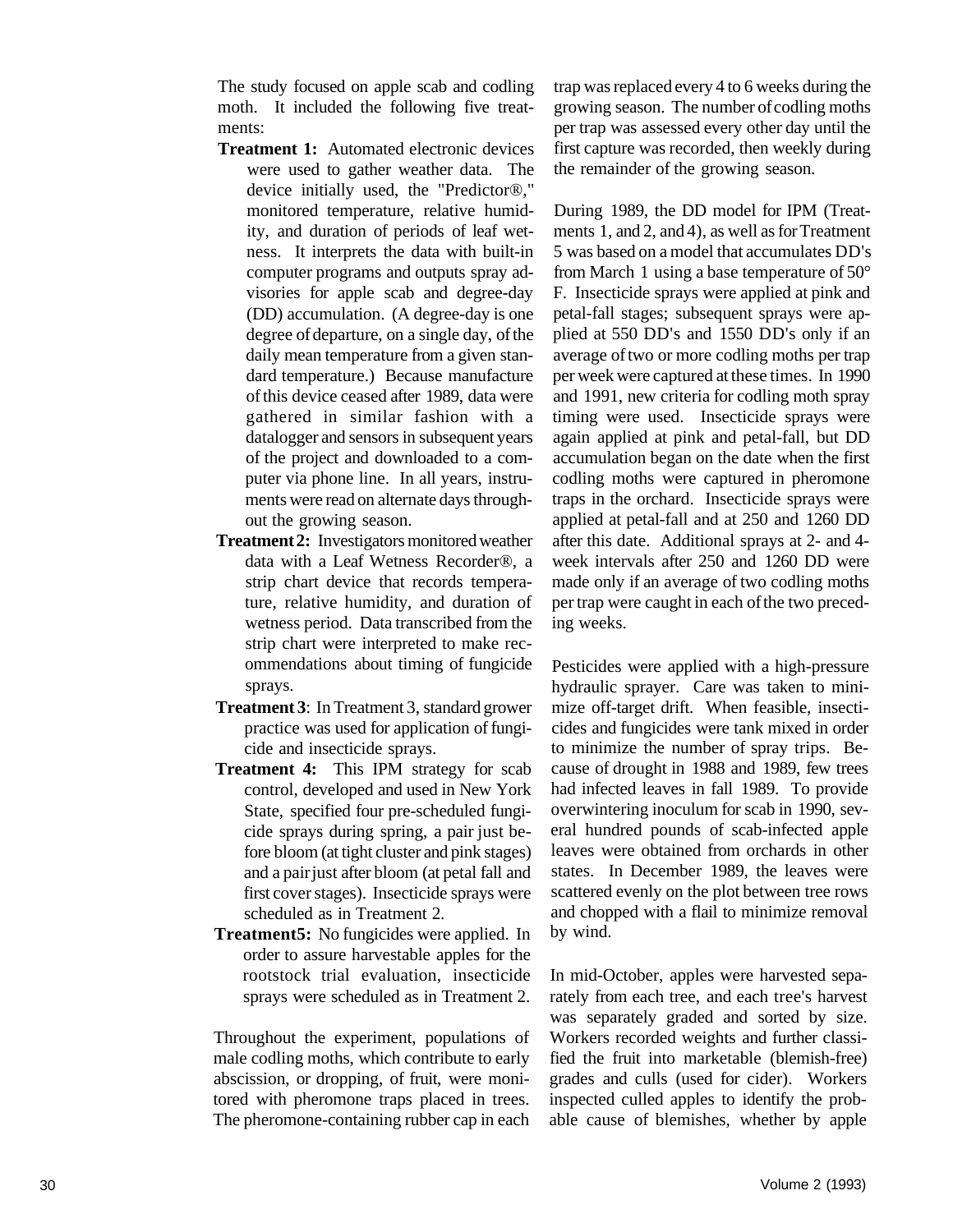scab, codling moth, apple maggot, or mechanical injury. Apples that had dropped prior to harvest were also weighed and inspected to identify probable source of injury, if any.

A partial budget technique was used to compare data from all treatments. The analysis encompassed all direct costs of pesticide applications and pest monitoring, including equipment, chemicals, machinery, and labor. The analysis did not include pesticide applications uniformly made to all treatments (e.g., springtime sprays for control of several insects). Revenue was calculated as the estimated market value of marketable and cull grades. Return was calculated by subtracting cost of scab and codling moth control from total revenue. In addition, investigators projected the estimated differences among treatments over orchard sizes of 5, 10, 20, and 40 acres.

In 1991, investigators cooperated with Jerald Deal, owner of Deal's Orchard near Jefferson, Iowa, in an on-farm demonstration involving Red Delicious and Jonathan apple trees. Three acres were sprayed for codling moth and apple scab according to IPM strategies outlined in Treatment 2 above. A Leaf Wetness Recorder® and two pheromone traps for codling moths were installed in the middle of the test block. Deal monitored weather data every two days during the spring and timed his fungicide sprays for scab accordingly. An ISU scout monitored codling moth captures weekly and assisted Deal in determining when to apply insect sprays. The IPM strategy used for codling moth was as described above for Treatment 2. At harvest, workers picked 50 apples per tree from each of five randomly selected trees in the IPM and control blocks and examined the apples for symptoms of scab and codling moth injury.

## **Findings**

The IPM treatments (1,2, and 4) saved approximately three fungicide and two insecticide sprays per season, reducing pesticide use for scab and codling moth by about 35% compared to standard grower practice.



**Fig. 1. Investigators plan to field-test several scab-immune cultivars for winter hardiness, yield, fruit quality, and other characteristics.** 

Yield in the IPM treatments was not significantly different from standard grower practice. Mean yield for Treatment 4, while not significantly different from Treatments 1 through 3, was substantially lower than these treatments. Additional years of comparative field trials will be needed to determine whether this disparity is a result of random variability or an inherent treatment effect. Treatment 5, which received no fungicides, had significantly lower yield than the other treatments.

Incidence of apple scab symptoms on harvested fruit in the IPM treatments was not significantly different than for standard grower practice, nor were differences significant among these four treatments in any year of the study. A significantly higher incidence of scab occurred in Treatment 5, however. This means that the IPM treatments controlled scab as well as the standard grower practice and much better than a no-spray treatment. In 1991, however, scab incidence in Treatments 1 through 4 was substantially higher than a commercial grower would consider acceptable. This occurrence was attributed to large amounts of overwintered inoculum, extremely wet weather in spring 1991, and inadequate spray coverage by the hand-held hydraulic sprayer.

Investigators noted codling moth injury only in 1989. Incidence was somewhat higher in